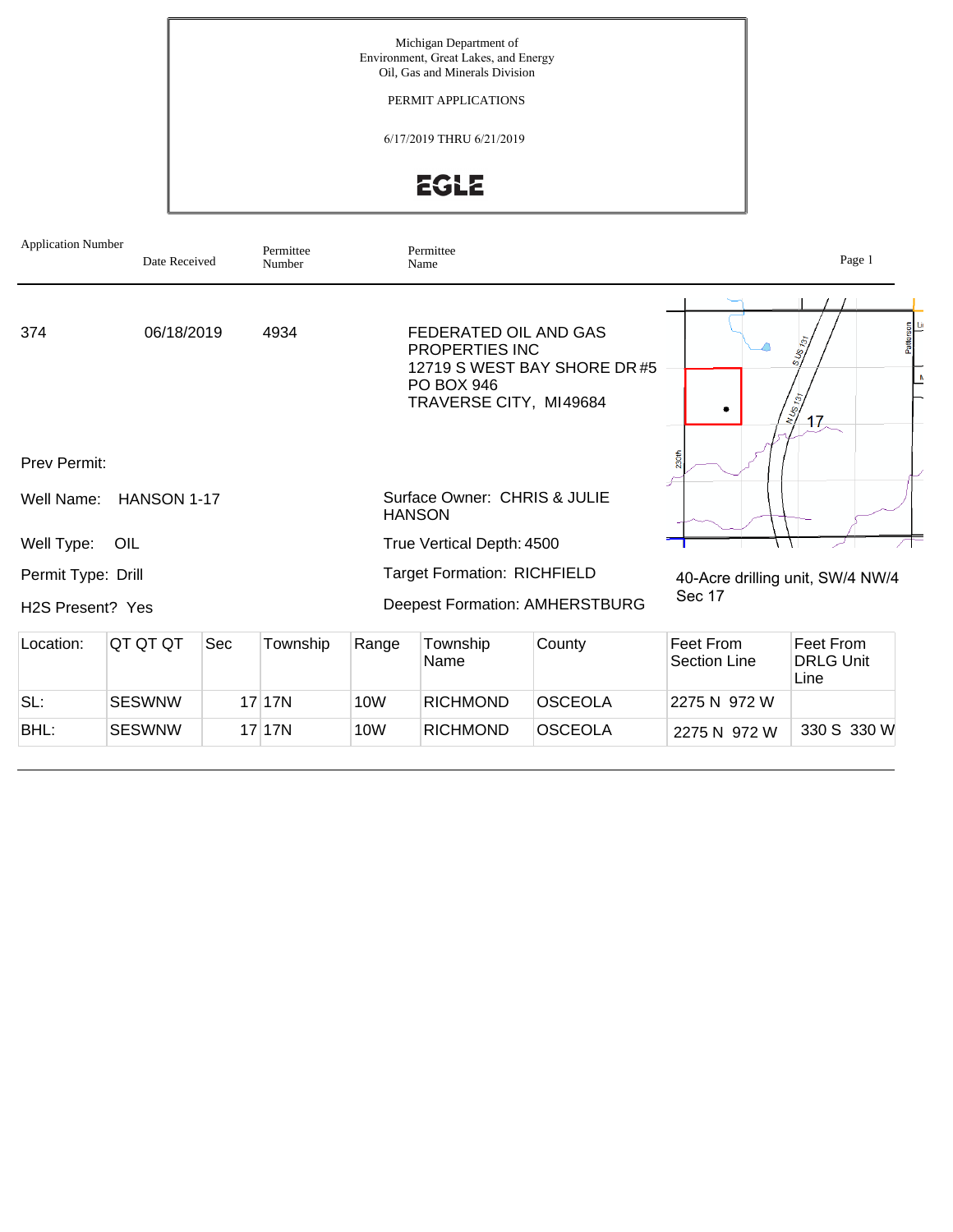|                                   |                                 | Michigan Department of<br>Environment, Great Lakes, and Energy<br>Oil, Gas and Minerals Division<br>PERMIT LIST<br>6/17/2019 THRU 6/21/2019<br><b>EGLE</b> |                                                                                                       |        |  |  |  |  |  |
|-----------------------------------|---------------------------------|------------------------------------------------------------------------------------------------------------------------------------------------------------|-------------------------------------------------------------------------------------------------------|--------|--|--|--|--|--|
| Permit Number                     | <b>Issue Date</b>               | Permittee<br>Number                                                                                                                                        | Permittee<br>Name                                                                                     | Page 1 |  |  |  |  |  |
| 61416                             | 6/20/2019                       | 5320                                                                                                                                                       | <b>SAVOY ENERGY LP</b><br>920 HASTINGS STREET, SUITE A<br>PO BOX 1560<br>TRAVERSE CITY, MI 49685-1560 |        |  |  |  |  |  |
|                                   | API Well No: 21-025-62007-01-00 |                                                                                                                                                            |                                                                                                       | 21     |  |  |  |  |  |
| Prev Permit: 61401                |                                 |                                                                                                                                                            | Surface Owner: Traister, Timothy J.                                                                   |        |  |  |  |  |  |
| Well Name:                        | <b>TRAISTER 1-21A</b>           |                                                                                                                                                            | True Vertical Depth: 3999FT                                                                           |        |  |  |  |  |  |
| Well Type:<br>Permit Type: Deepen | Oil Well                        |                                                                                                                                                            | Target Formation: TRENTON-BLACK RIVER<br>Deepest Formation: PRAIRIE DU CHIEN                          |        |  |  |  |  |  |

H2S Present? No

R303 Unit, 80-ac: W/2 SW/4 NE/4, E/2 SE/4 NW/4,W/2 NW/4 SE/4, & E/2 NE/4 SW/4 Sec 21

| Location: | IQT QT QT     | Sec | Township | Range | Township<br>Name | County         | Feet From<br>Section Line | Feet From<br><b>DRLG Unit</b><br>Line |
|-----------|---------------|-----|----------|-------|------------------|----------------|---------------------------|---------------------------------------|
| SL:       | <b>NESWNE</b> |     | 21 3S    | 8W    | <b>LEROY</b>     | <b>CALHOUN</b> | 1730 N 1970 E             |                                       |
| BHL:      | NENESW        |     | 21 3S    | 8W    | <b>LEROY</b>     | <b>CALHOUN</b> | 2608 S 2539 W             | 1284 S 536<br>W                       |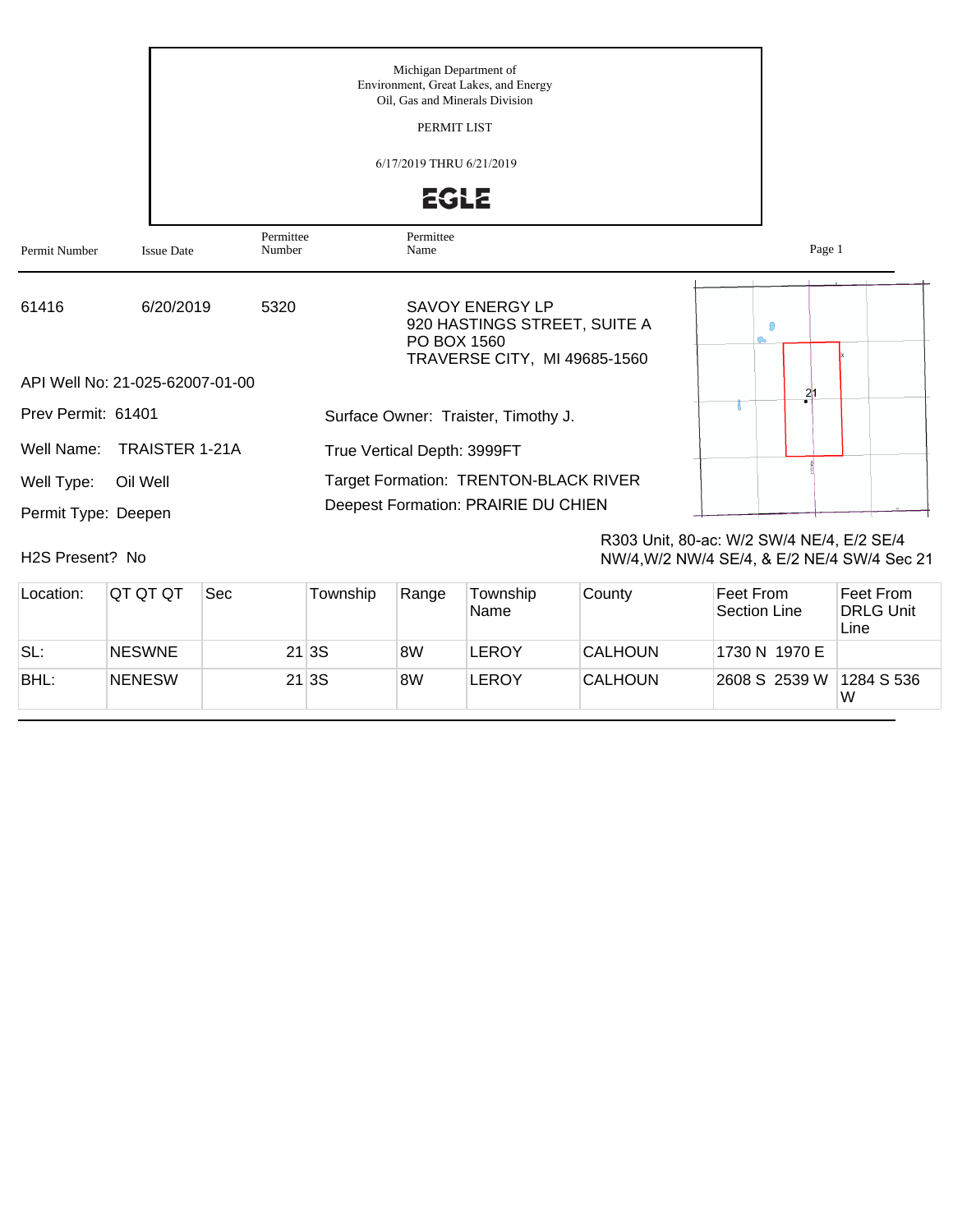Michigan Department of Environment, Great Lakes, and Energy Oil, Gas and Minerals Division

UPDATED PERMITS

6/17/2019 THRU 6/21/2019

## EGLE

Permit Number Permittee Number Permittee<br>Name Name Page 1

## **RECORD OF WELL PLUGGING:**

61362 7716 MAVERICK BROTHERS RESOURCES LLC 1710 WEST WILLOW ROAD BLDG. 3, SUITE 14 ENID, OK 73703

API Well Number: 21-117-62006-00-00

Well Name: WICKES TRUST 1-15

Plugging Date: 2/5/2019

| Location | <b>OT QT QT</b> | l Sec | Township      | Range | Township Name   | County           | Feet From Section<br>Line | Feet From DRLG<br>Unit |
|----------|-----------------|-------|---------------|-------|-----------------|------------------|---------------------------|------------------------|
| SL:      | <b>NENESE</b>   |       | $^{13}$   11N | 7W    | <b>DOUGLASS</b> | <b>IMONTCALM</b> | 2490 S 174 E              |                        |
| BHL:     | <b>NENESE</b>   |       | 11N           | 7W    | <b>DOUGLASS</b> | <b>IMONTCALM</b> | 2490 S 174 E              | 1173 S 1177 W          |